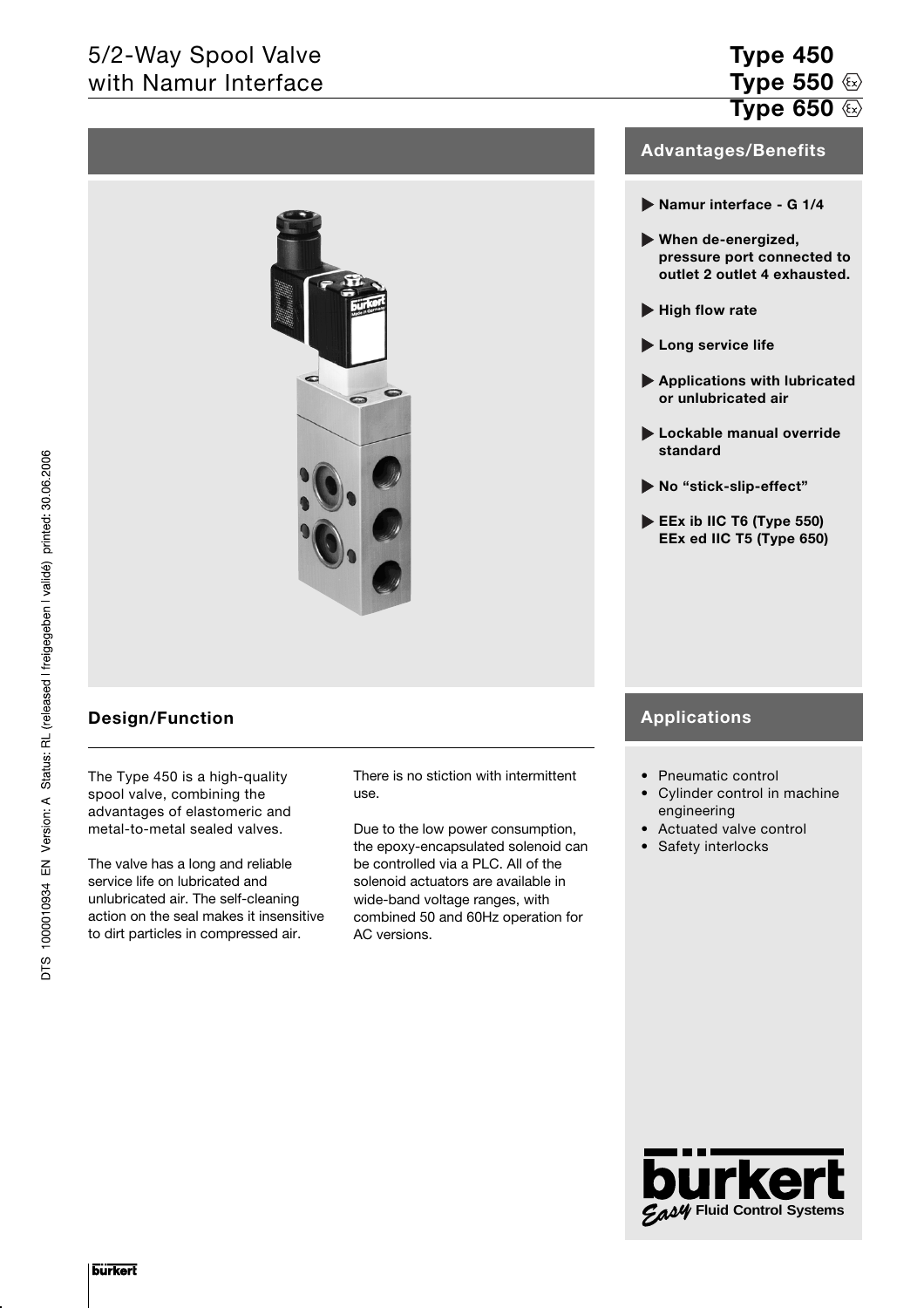# 5/2-Way Spool Valve with Namur Interface

### **Technical Data**

### **Circuit Function**

**H** 5/2-way valve,

when de-energized, pressure port 1 connected to outlet 2, outlet 4 exhausted. Spring return

5/2-way valve, when de-energized, pressure port 1 connected to outlet 2, outlet 4 exhausted. The settlement of the limpulse valve

## **Specifications**

Orifice 6 mm Flow 750 l/min.

|  |  | Seal Materials / Fluids Handled / Temp.-Range |
|--|--|-----------------------------------------------|
|  |  |                                               |

|      | POM/ lubricated or unlubricated air | -10 to    |
|------|-------------------------------------|-----------|
| NBR. |                                     | $+70 °C1$ |

 $1)$  for Types 550 and 650: to +60  $^{\circ}$ C For more detailed information please refer to resistance chart (Leaflet-No. 1896009).

Max. ambient temperatureType 450: +55 °C Type 550,650: +40 °C

Port connection Namur sub-base - G 1/4

### **Body Materials**

Aluminium, Internal parts aluminium and stainless steel

### **Operating Data (Valve) Construction Construction Construction Operating Data (Actuator)**

| Operating voltages<br>Type 450<br>Type 550 24 V/=<br>Type 650 | 24-28, 230-250 V/ 50, 60 Hz<br>24, 110, 220, 240 V/UC (universal<br>current)                                                                                           |  |  |  |  |  |
|---------------------------------------------------------------|------------------------------------------------------------------------------------------------------------------------------------------------------------------------|--|--|--|--|--|
| Note for Type 650                                             | A bridge rectifier has been incorpo-<br>rated in the solenoid system, which<br>makes it suitable for both AC and DC<br>operation. (Universal current to DIN<br>40700). |  |  |  |  |  |
| Voltage tolerance                                             | ±10%                                                                                                                                                                   |  |  |  |  |  |
| Power<br>consumption                                          | Type 450:<br>2,5 to 4 Watt<br>Type 650:<br>5 Watt                                                                                                                      |  |  |  |  |  |
| Duty cycle                                                    | 100% continuously rated                                                                                                                                                |  |  |  |  |  |
| Rating with cable plug, cable or<br>junction box              | IP 65                                                                                                                                                                  |  |  |  |  |  |
| <b>Installation / Accessories</b>                             |                                                                                                                                                                        |  |  |  |  |  |
| Installation                                                  | as required                                                                                                                                                            |  |  |  |  |  |
| Electrical connection<br>Type 450, 550<br>Type 650            | • cable plug for 6-7 mm ø cable<br>(supplied as standard)<br>· moulded-in cable H05RN-F3<br>G, $3 \times 0.75$ mm <sup>2</sup> , length $3$ m, with                    |  |  |  |  |  |
|                                                               | tension relieving cable gland<br>• junction box without safety fuse                                                                                                    |  |  |  |  |  |
| Safety fuse                                                   | A safety fuse with a medium<br>response time and rated according to                                                                                                    |  |  |  |  |  |

the nominal current should be incorpo-

rated in the circuit.

**Type 450 Type 550 Type 650**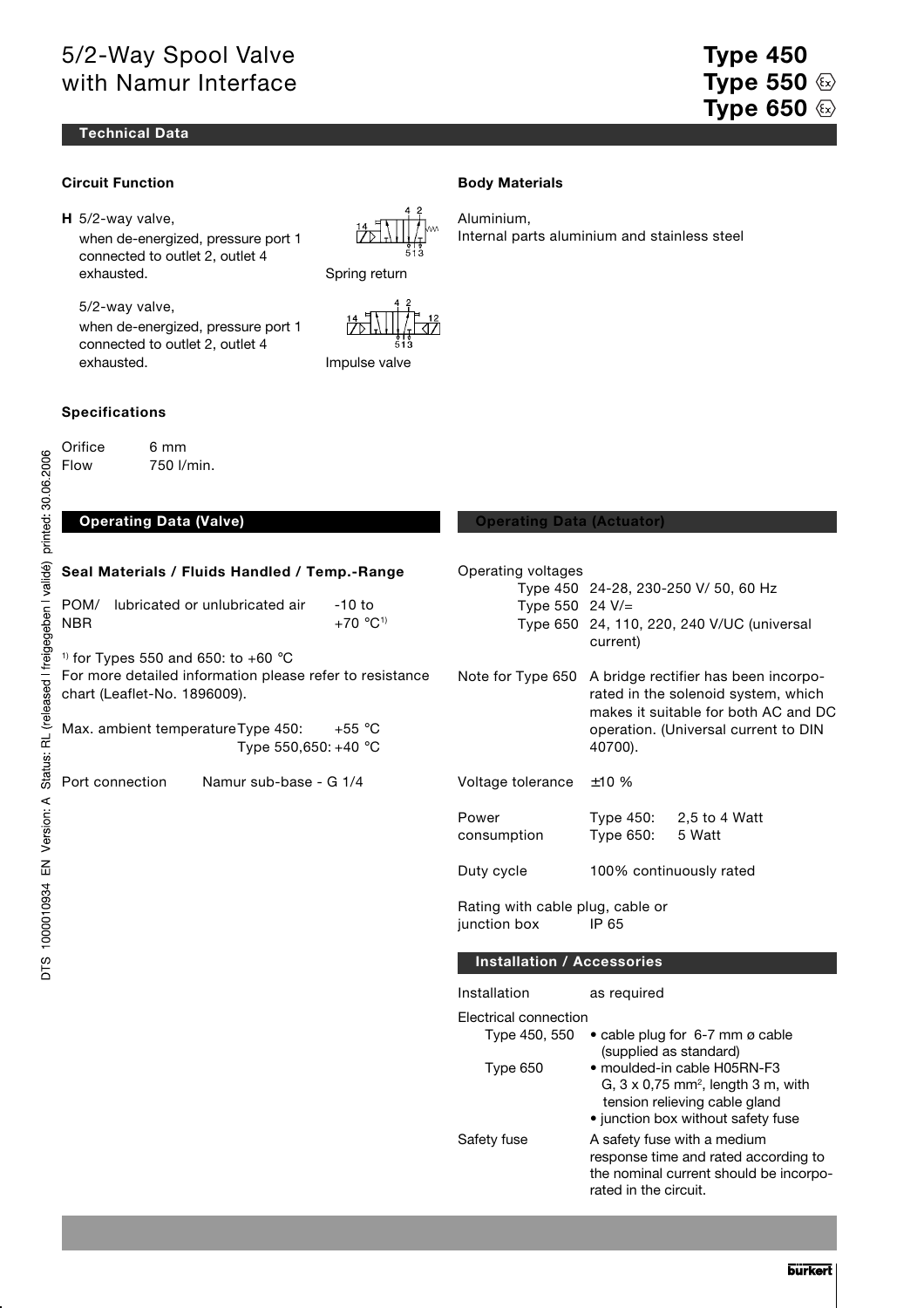# 5/2-Way Spool Valve with Namur Interface

### **Dimensions in mm**

**Version with M5 Mounting screws**





### **Ex-version with junction box With moulded-in cable**



### **Note**

The solenoid systems of the Types 550 and 650 are mounted vertically to the spool valve body.

**Type 450 Type 550**  $\circledcirc$ **Type 650**  $\circledcirc$